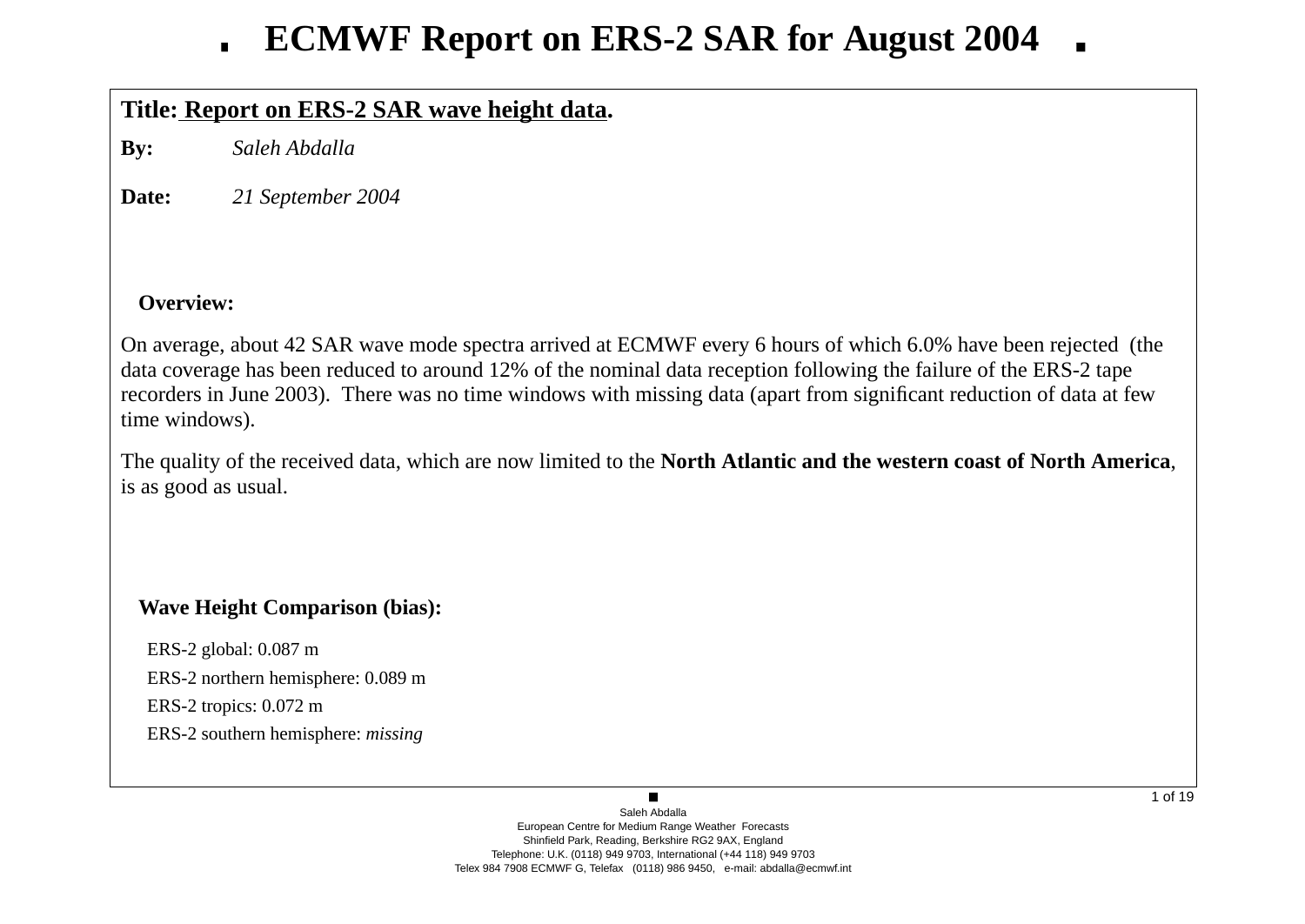### **Remarks:**

- **•** The SAR worked normally this month.
- **•** According to ESA (EOHelp message of 4 July 2003), the recording capabilities of ERS-2 are declared permanently una vailable following the failure of the ERS-2 tape recorder on 22 June 2003. The ERS-2 tape recorders were used to record the ERS-2 Low Rate mission globally for a period of 8 years of continuous acquisition. The global coverage is, therefore, discontinued. The ERS-2 Low Rate mission will be continued within the visibility of ESA ground stations o ver Europe, North Atlantic, the Arctic and western North America. ESA has the intention to extend the co verage of the Real Time Low Rate acquisition o ver the North Atlantic in the near future.
- ERS-2 SAR data and ENVISAT RA-2 Ku-band significant wave heights are assimilated in the ECMWF wave model.
- **•** There was no ECMWF model changes during the reporting period.

## **Definitions:**

Four new integrated parameters are used to compare the SAR and the model spectra. These parameters are:

1. The mean wave period based on the '-1*th*.' moment (*m*<sub>-1</sub>) defined as:

$$
T_{-1}=m_{-1}/m_0
$$

where  $m_0$  and  $m_{-1}$  are the zeroth and the '-1*th*.' moments of the wave spectrum with the *n-th*. moment, in general, is defined as:

$$
m_n = \int d\theta \int df \cdot f^n \cdot F(f, \theta)
$$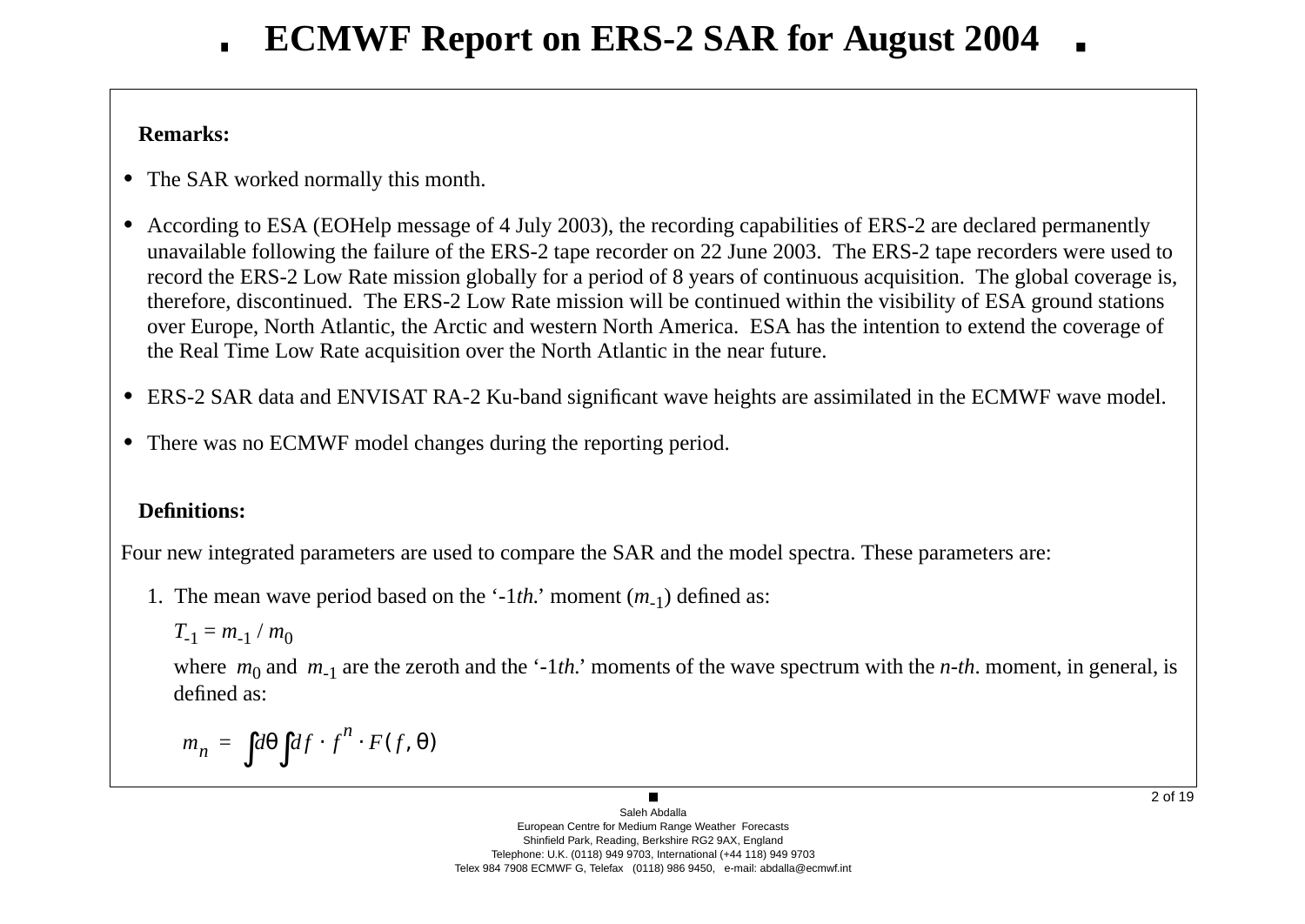*F* is the wave spectrum in frequency, *f*, - direction space. The comparison between ECMWF model and SAR mean wave periods for the whole month is given in Figure 7.

2. The w a ve directional spread defined as:

$$
\sigma = \sqrt{2[1 - r_1(f)]}
$$
  
\n
$$
r_1(f) = \int df \int d\theta \cdot F(f, \theta) \cdot \cos[\theta - \varphi(f)]
$$
  
\n
$$
\varphi(f) = \operatorname{atan} \left\{ [\int d\theta \cdot F(f, \theta) \cdot \sin(\theta)] / [\int d\theta \cdot F(f, \theta) \cdot \cos(\theta)] \right\}
$$

The comparison between ECMWF model and SAR wave directional spread values for the whole month is given in Figure 8.

3. The mean w a ve propagation direction defined as:

$$
\varphi = \text{atan}\left\{ \left[ \int df \int d\theta \cdot F(f, \theta) \cdot \sin(\theta) \right] / \left[ \int df \int d\theta \cdot F(f, \theta) \cdot \cos(\theta) \right] \right\}
$$

The comparison between ECMWF model and SAR mean wave propagation directions for the whole month is given in Figure 9.

4. The spectral peakedness parameter of Goda ( *Q* <sup>p</sup>) defined as:

$$
Q_p = 2m_0^{-2} \int d\theta \int df \cdot f \cdot F^2(f, \theta)
$$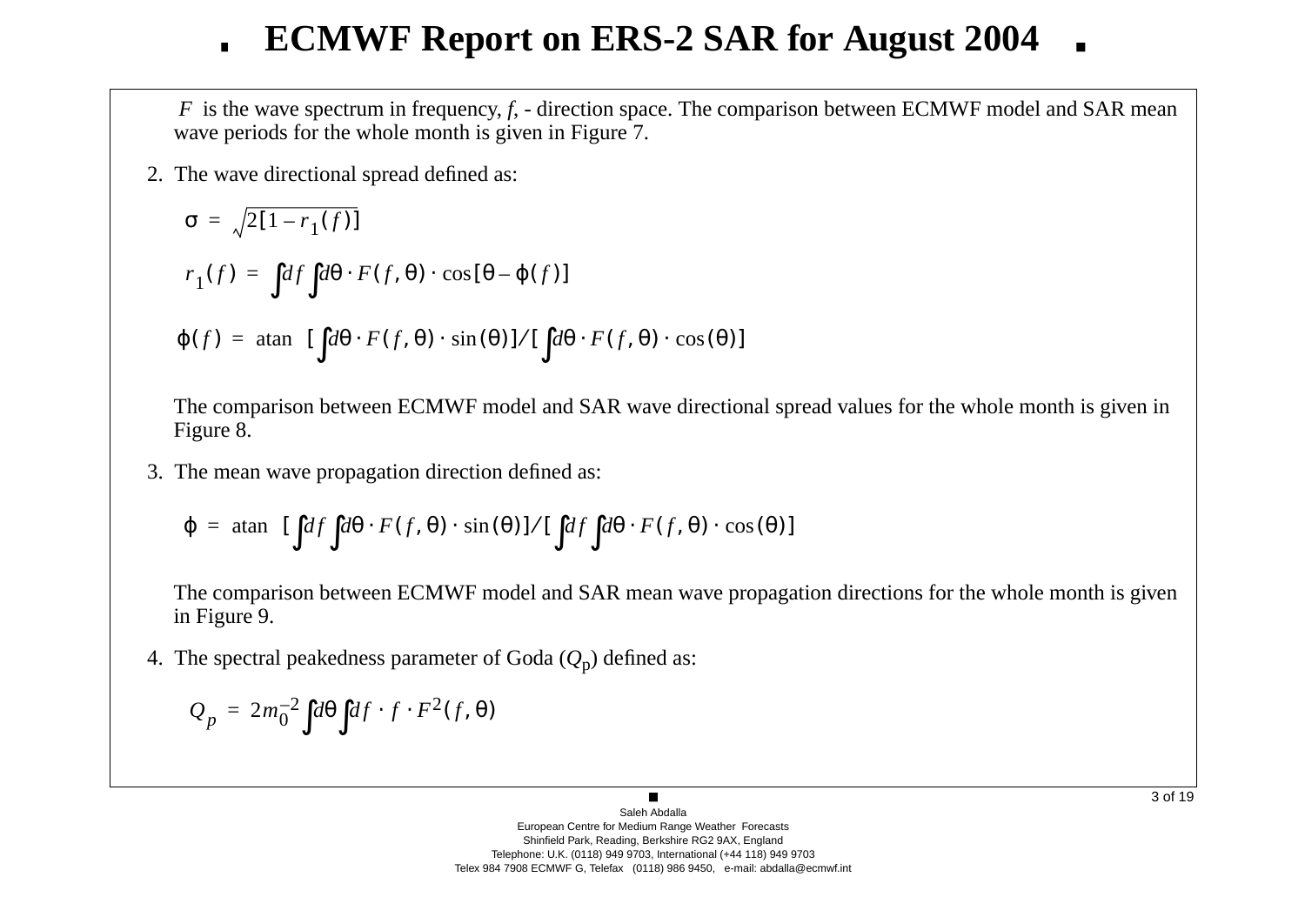The comparison between ECMWF model and SAR spectral peakedness (or roughly, spectral narrowness) values for the whole month is gi ven in Figure 10.

### **Figure captions:**

Figure 1: Time series of data reception for ERS-2 Altimeter data for August 2004.

Figure 2: Comparison of ECMWF wave height results with ERS-2 SAR wave height data for August 2004 (global).

Figure 3: Comparison of ECMWF wave height results with ERS-2 SAR wave height data for August 2004 (northern hemisphere)

Figure 4: Comparison of ECMWF wave height results with ERS-2 SAR wave height data for August 2004 (tropics)

Figure 5: Comparison of ECMWF wave height results with ERS-2 SAR wave height data for August 2004 (southern hemisphere)

Figure 6: ERS-2 SAR wave heights: Timeseries of bias (ERS-2 - model) and scatter index (SI).

Figure 7: Comparison of ECMWF mean wave periods with ERS-2 SAR mean wave periods for August 2004 (global).

Figure 8: Comparison of ECMWF wave directional spread with that of ERS-2 SAR for August 2004 (global).

Figure 9: Comparison of ECMWF mean wave directions with those of ERS-2 SAR for August 2004 (global).

Figure 10: Comparison of ECMWF wave peakedness factor with that of ERS-2 SAR for August 2004 (global).

Figure 11: ERS-2 SAR wave heights: Timeseries of daily bias (ERS-2 - model) for the past year.

Figure 12: ERS-2 SAR wave heights: Timeseries of daily root mean square difference (RMSE) for the past year.

Figure 13: Comparison between SAR and ECMWF "2-second wave-period interval equivalent wave heights" for August 2004 (global).

Figure 14: Comparison between SAR and ECMWF "2-second wave-period interval equivalent wave heights" for August 2004 (n. hem.).

Figure 15: Comparison between SAR and ECMWF "2-second wave-period interval equivalent wave heights" for August 2004 (tropics).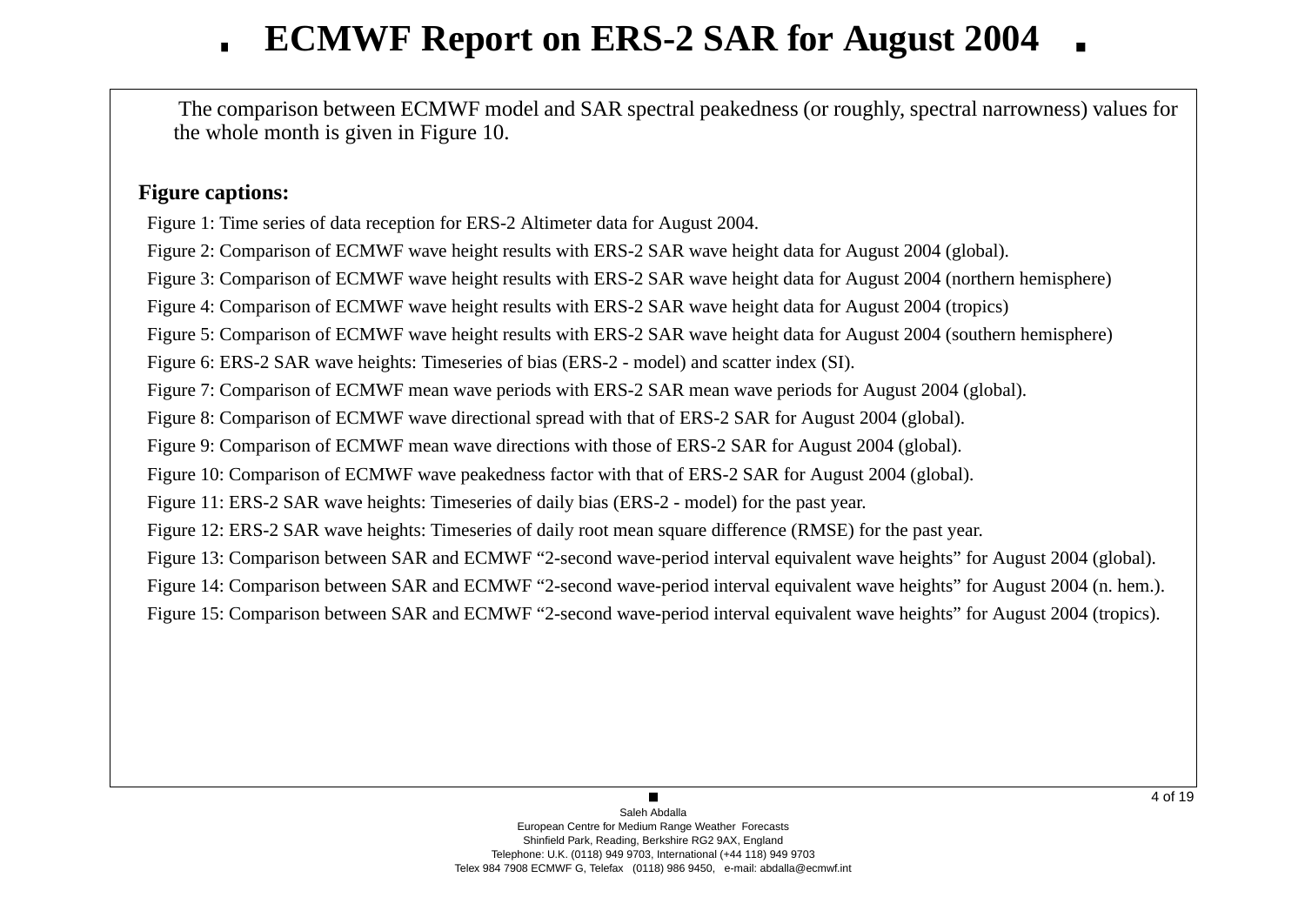

European Centre for Medium Range Weather Forecasts Shinfield Park, Reading, Berkshire RG2 9AX, England Telephone: U.K. (0118) 949 9703, International (+44 118) 949 9703 Telex 984 7908 ECMWF G, Telefax (0118) 986 9450, e-mail: abdalla@ecmwf.int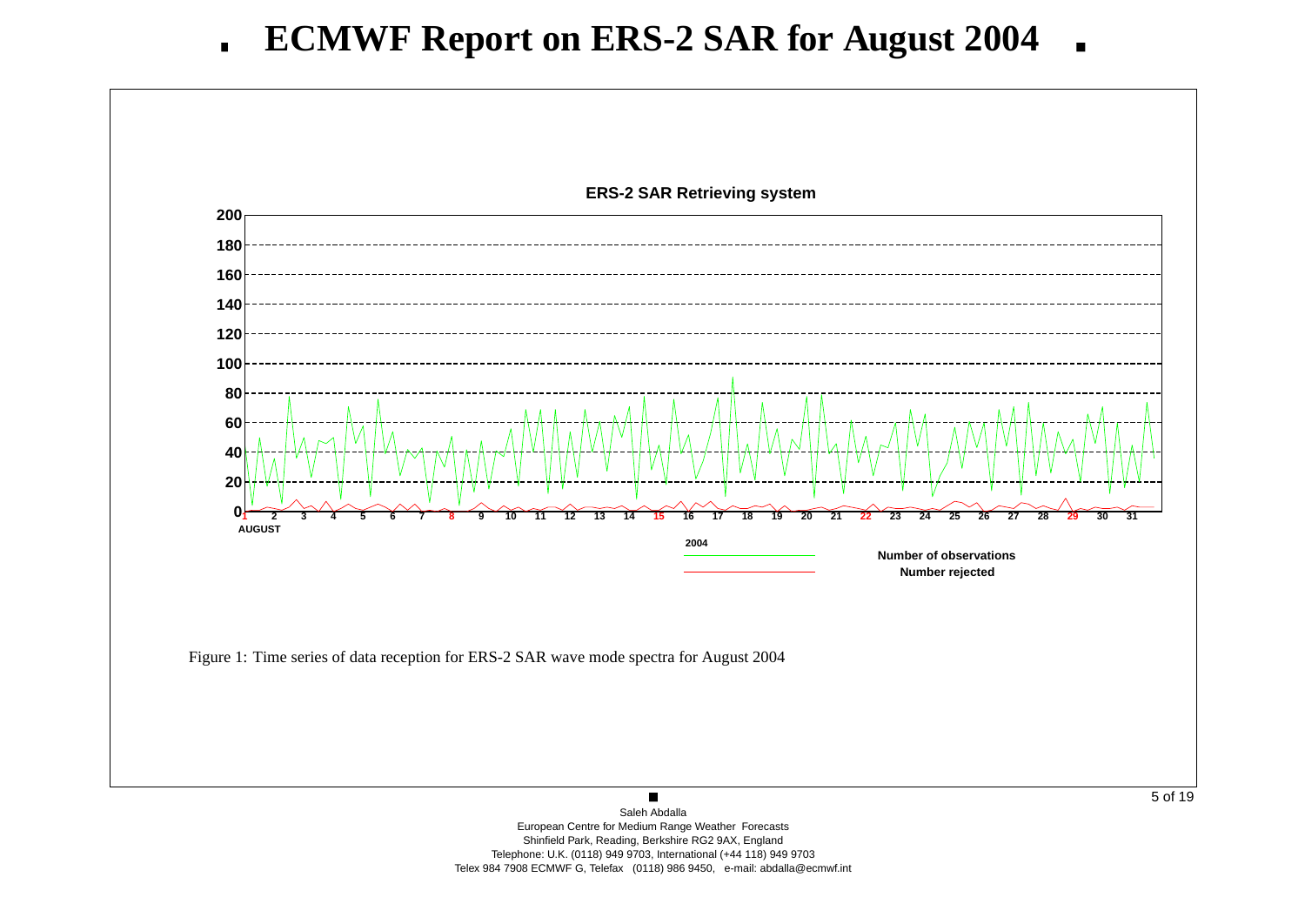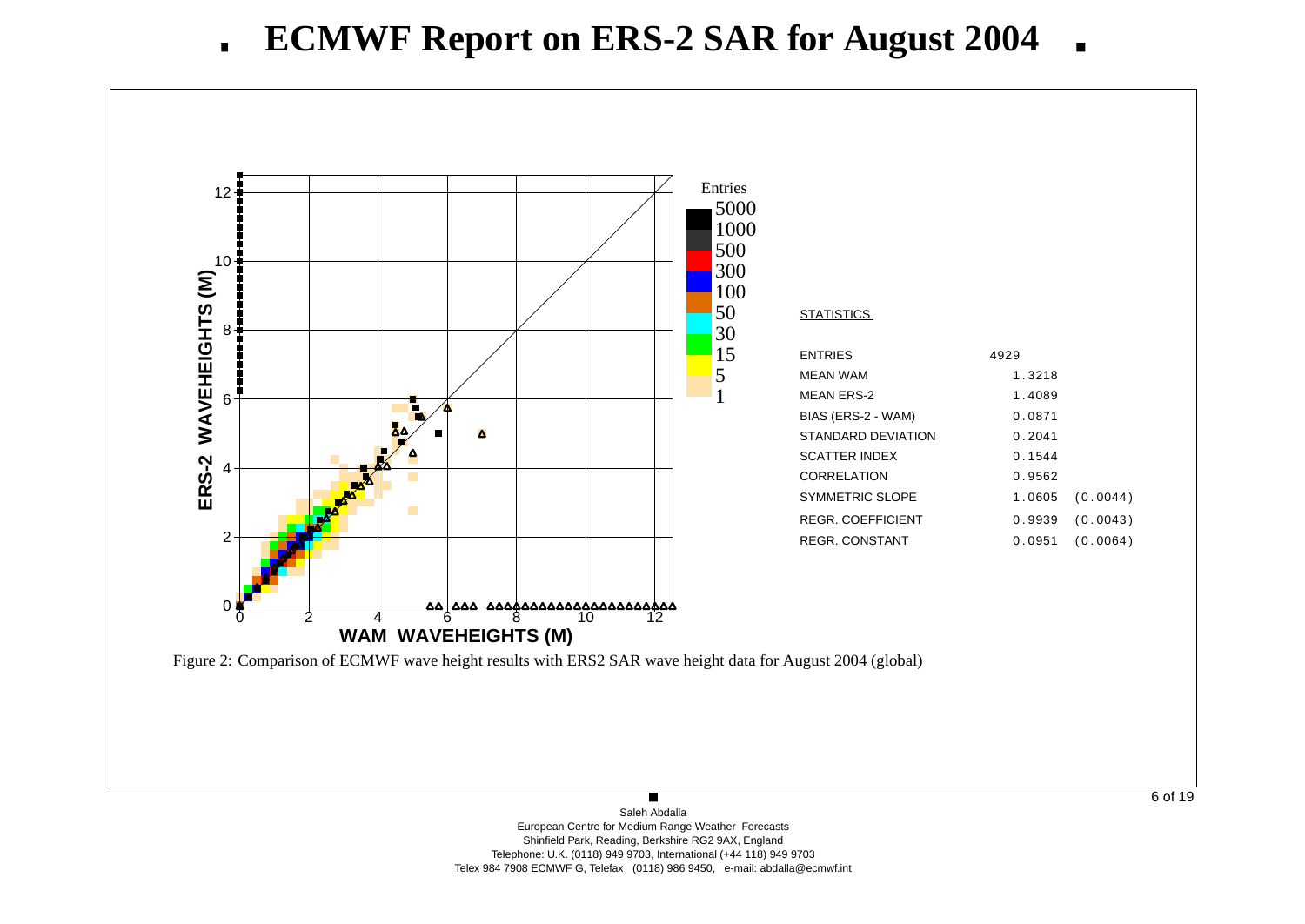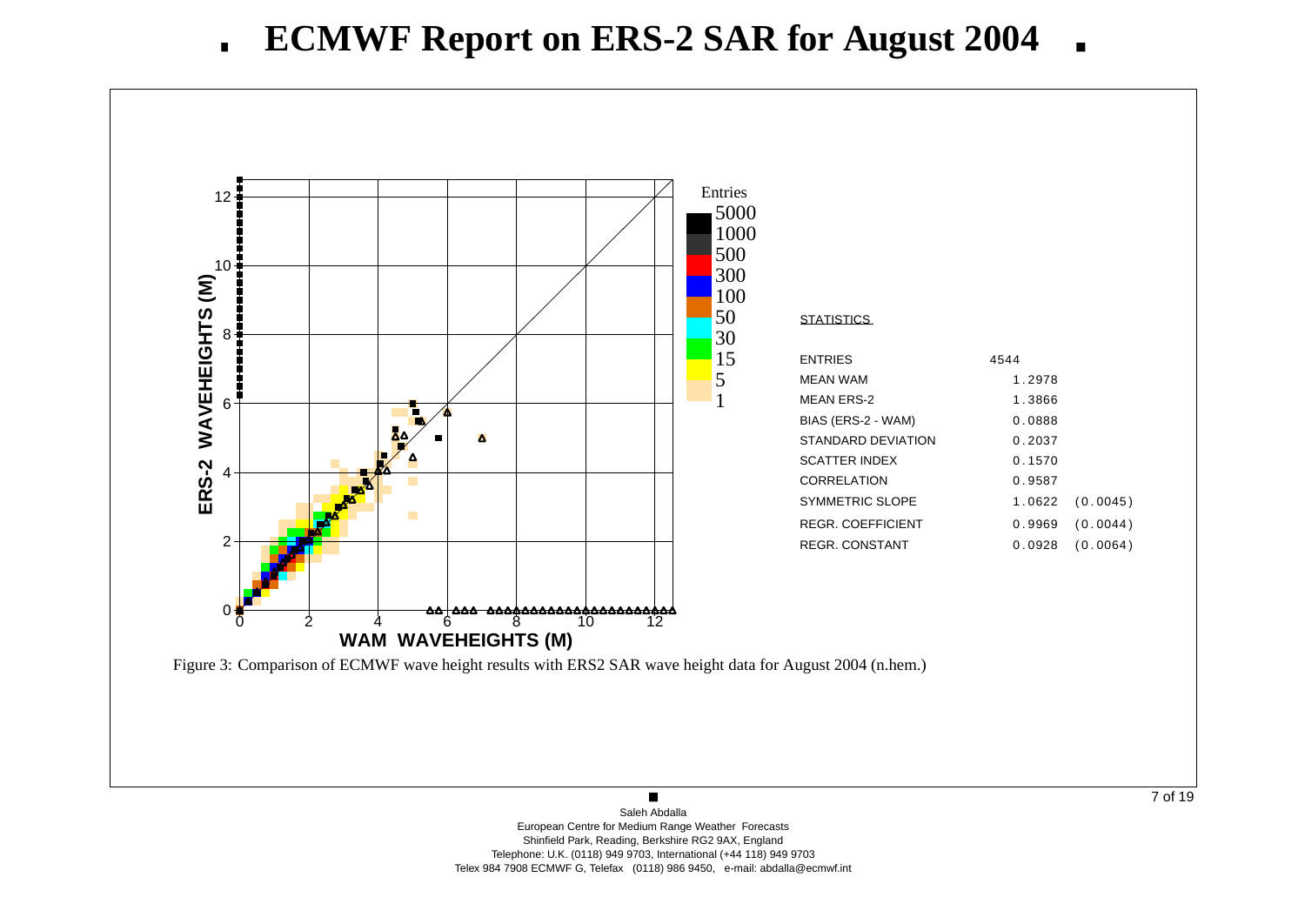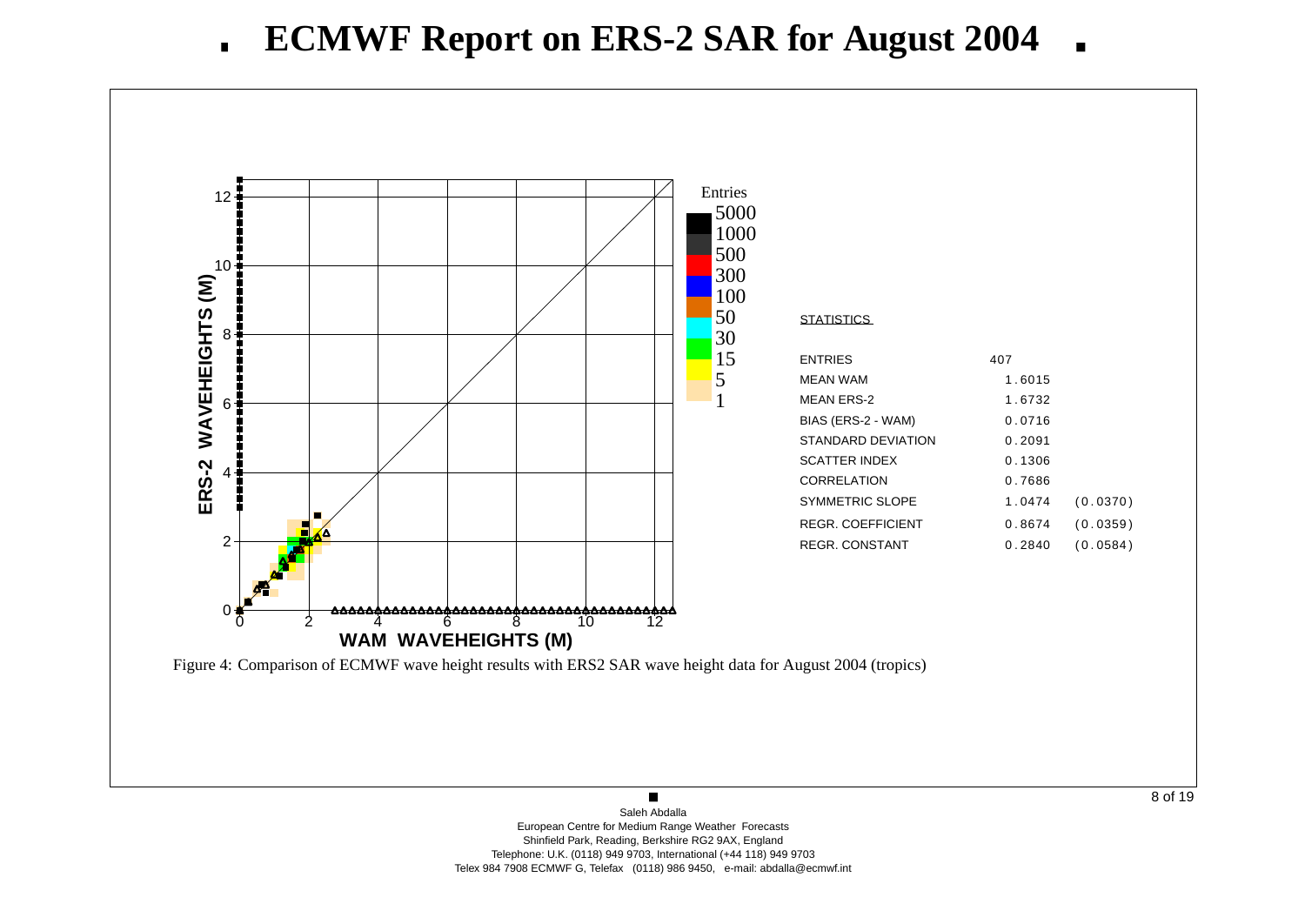#### **ECMWF Report on ERS-2 SAR for August 2004**  $\blacksquare$

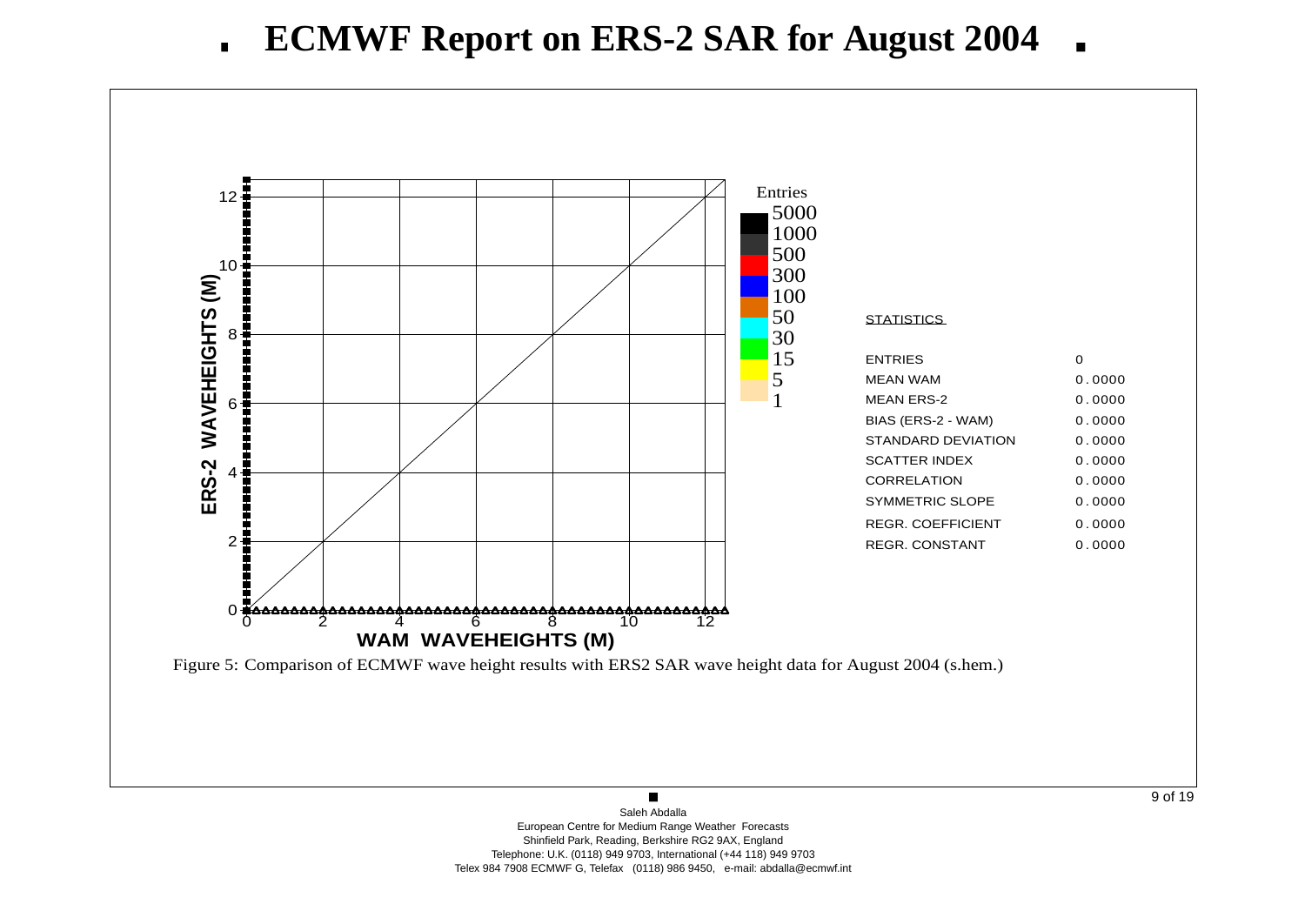**ECMWF Report on ERS-2 SAR for August 2004**  $\blacksquare$ 



Shinfield Park, Reading, Berkshire RG2 9AX, England Telephone: U.K. (0118) 949 9703, International (+44 118) 949 9703 Telex 984 7908 ECMWF G, Telefax (0118) 986 9450, e-mail: abdalla@ecmwf.int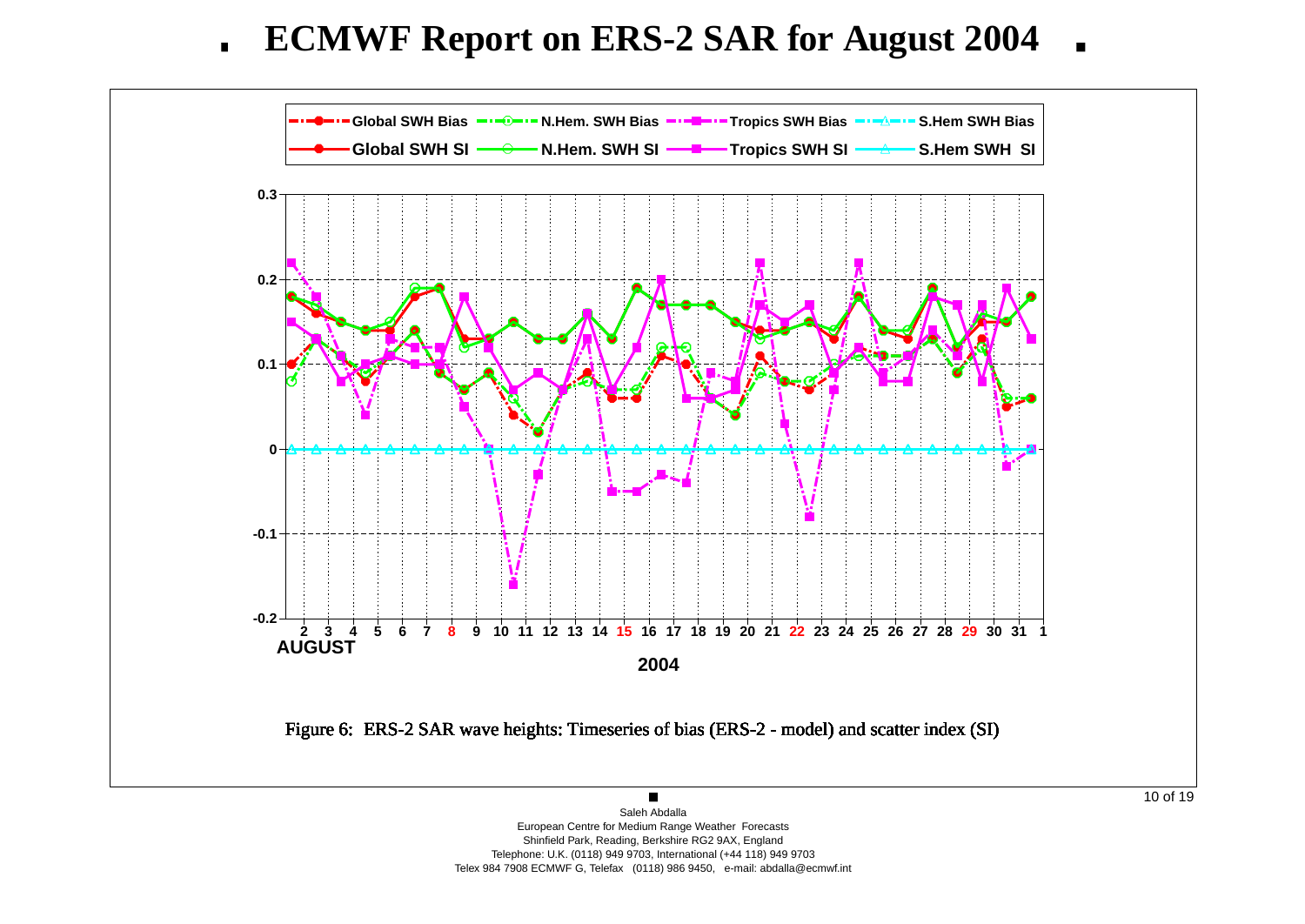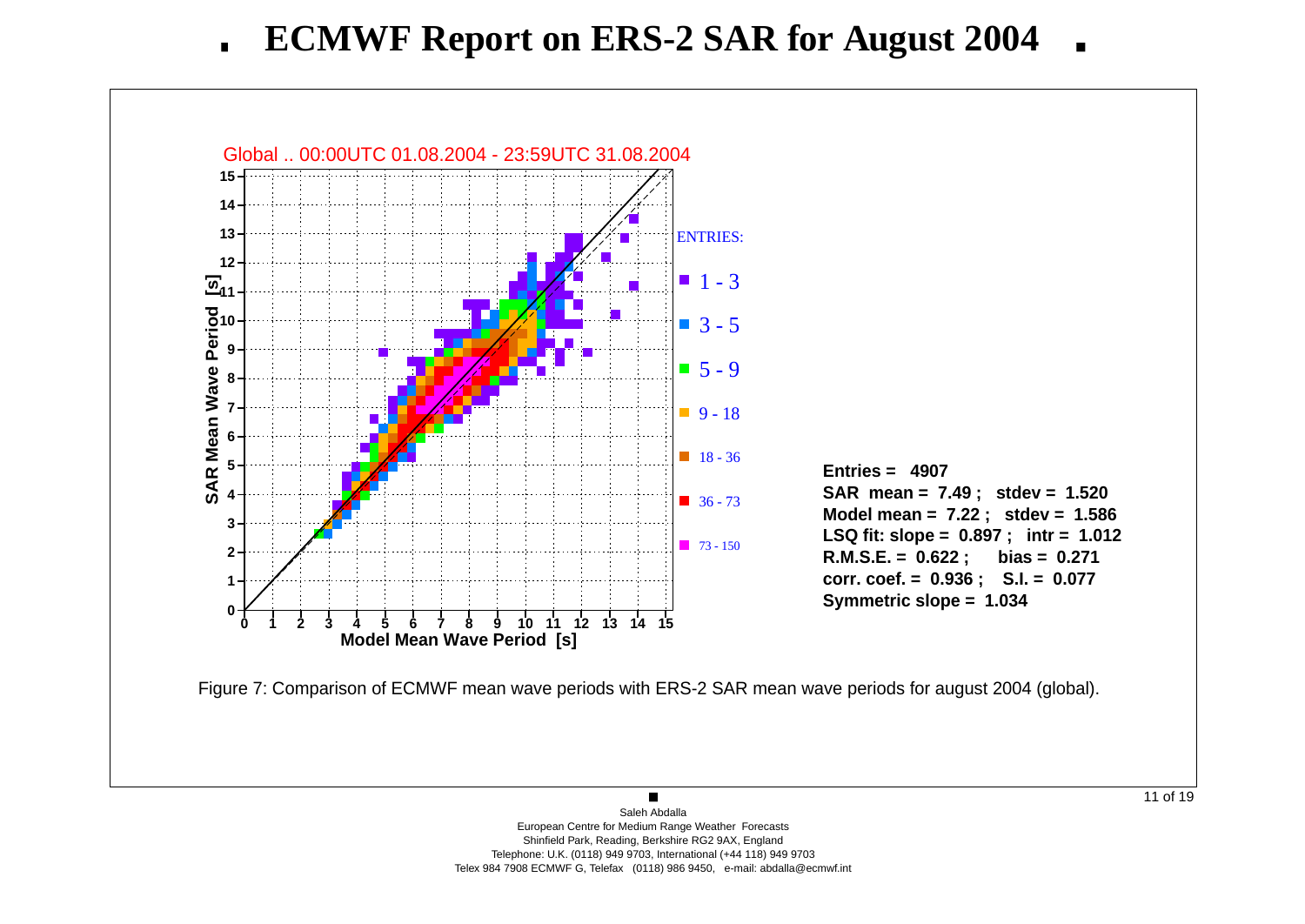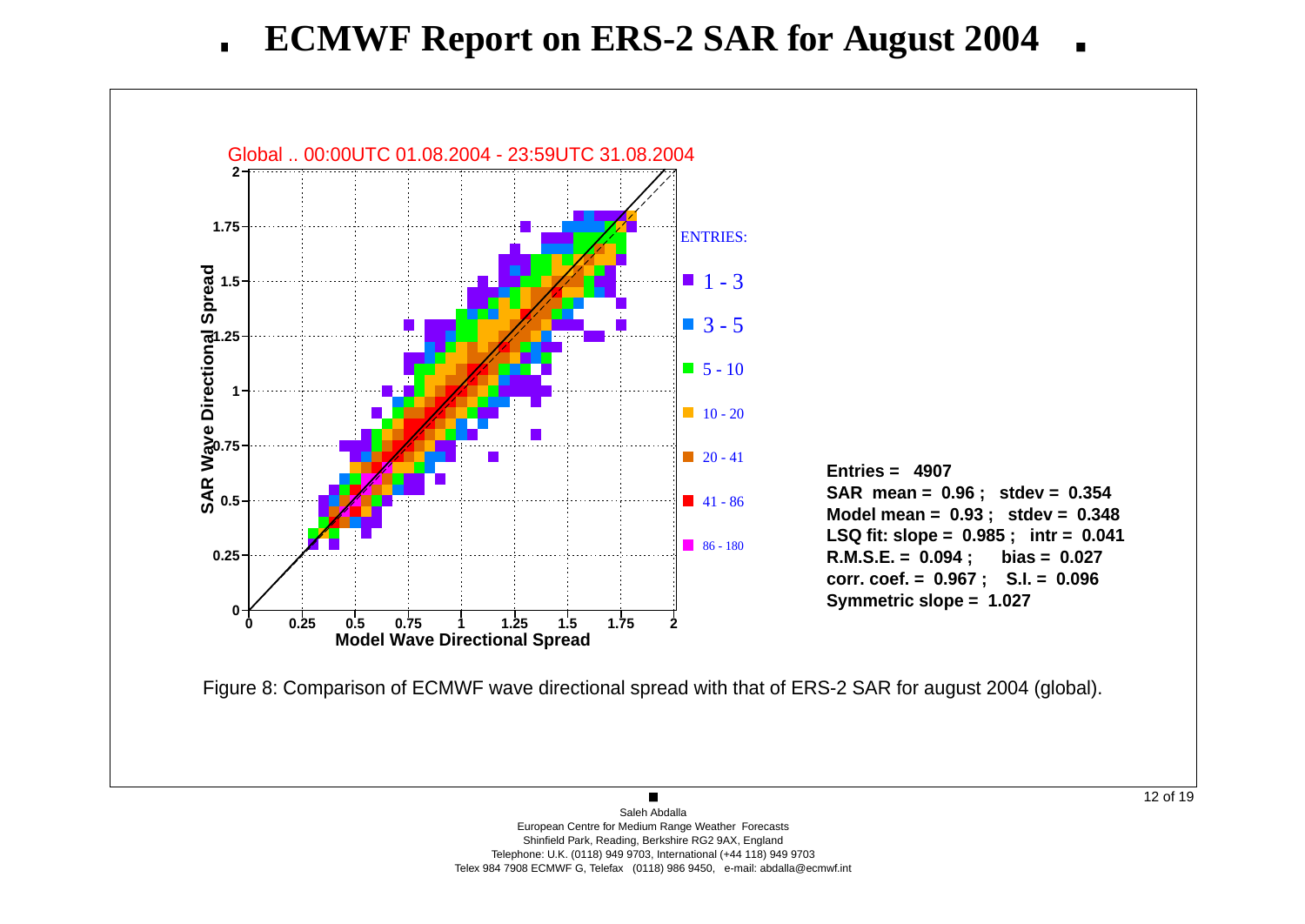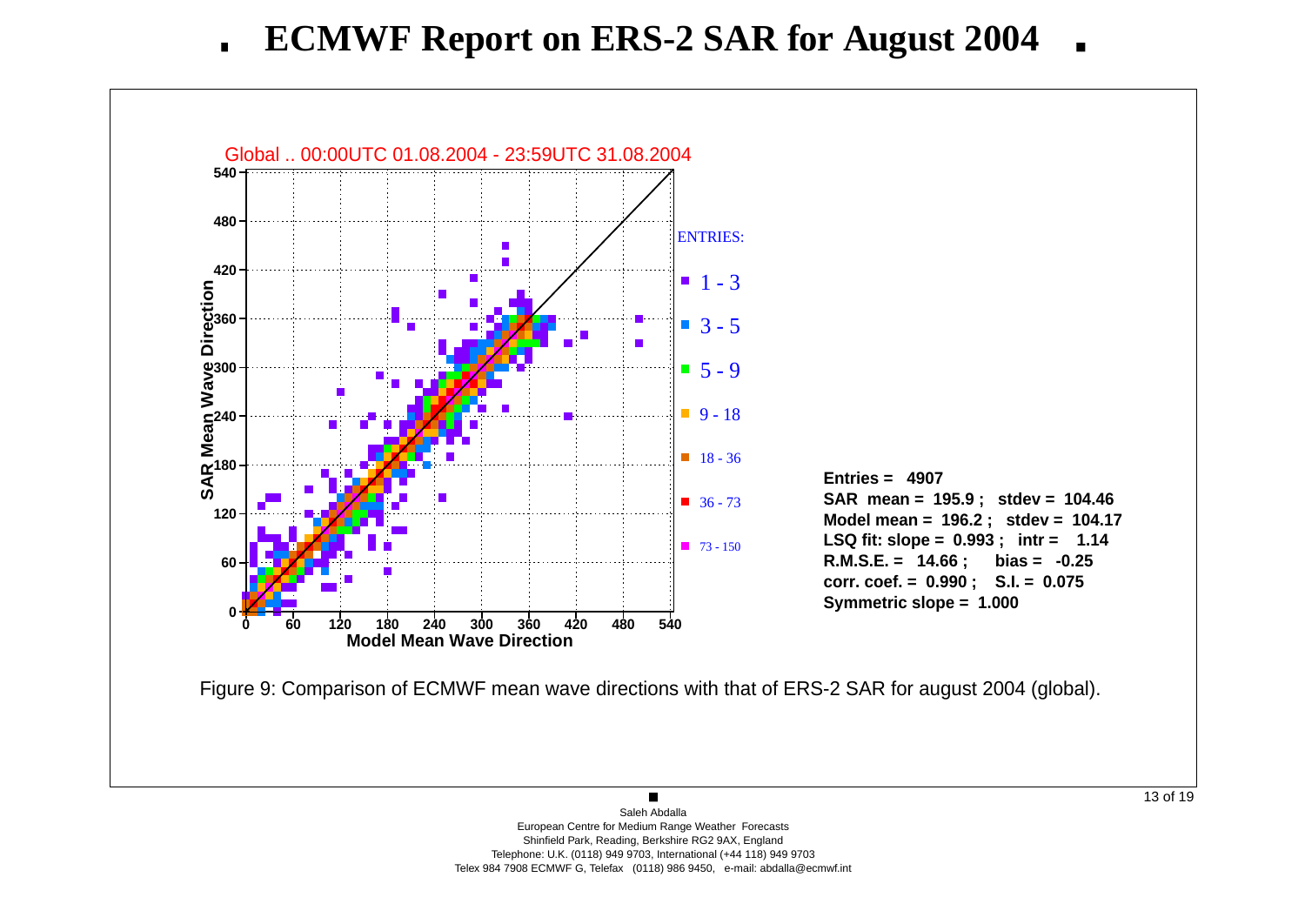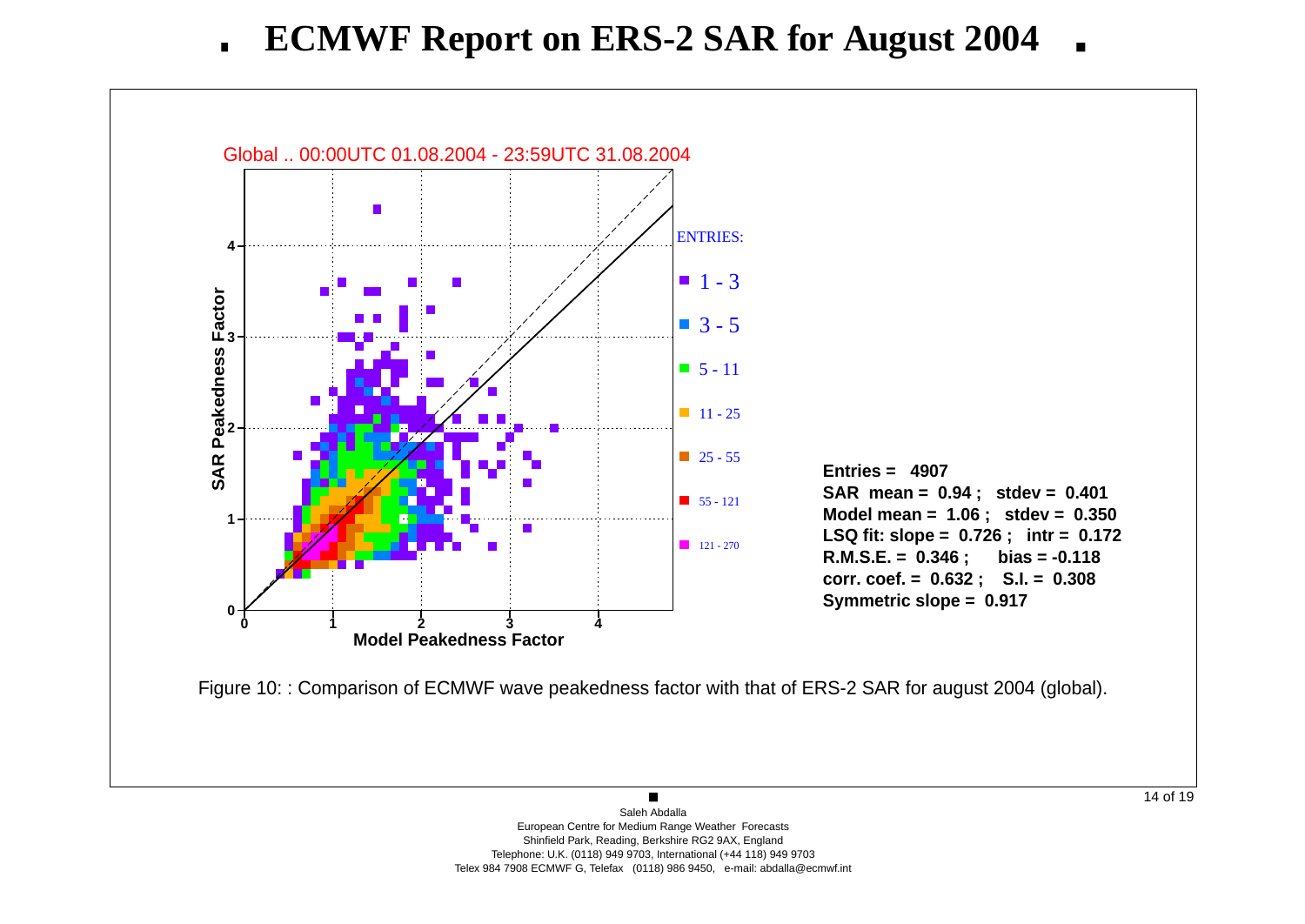**ECMWF Report on ERS-2 SAR for August 2004**  $\blacksquare$ 



European Centre for Medium Range Weather Forecasts Shinfield Park, Reading, Berkshire RG2 9AX, England Telephone: U.K. (0118) 949 9703, International (+44 118) 949 9703 Telex 984 7908 ECMWF G, Telefax (0118) 986 9450, e-mail: abdalla@ecmwf.int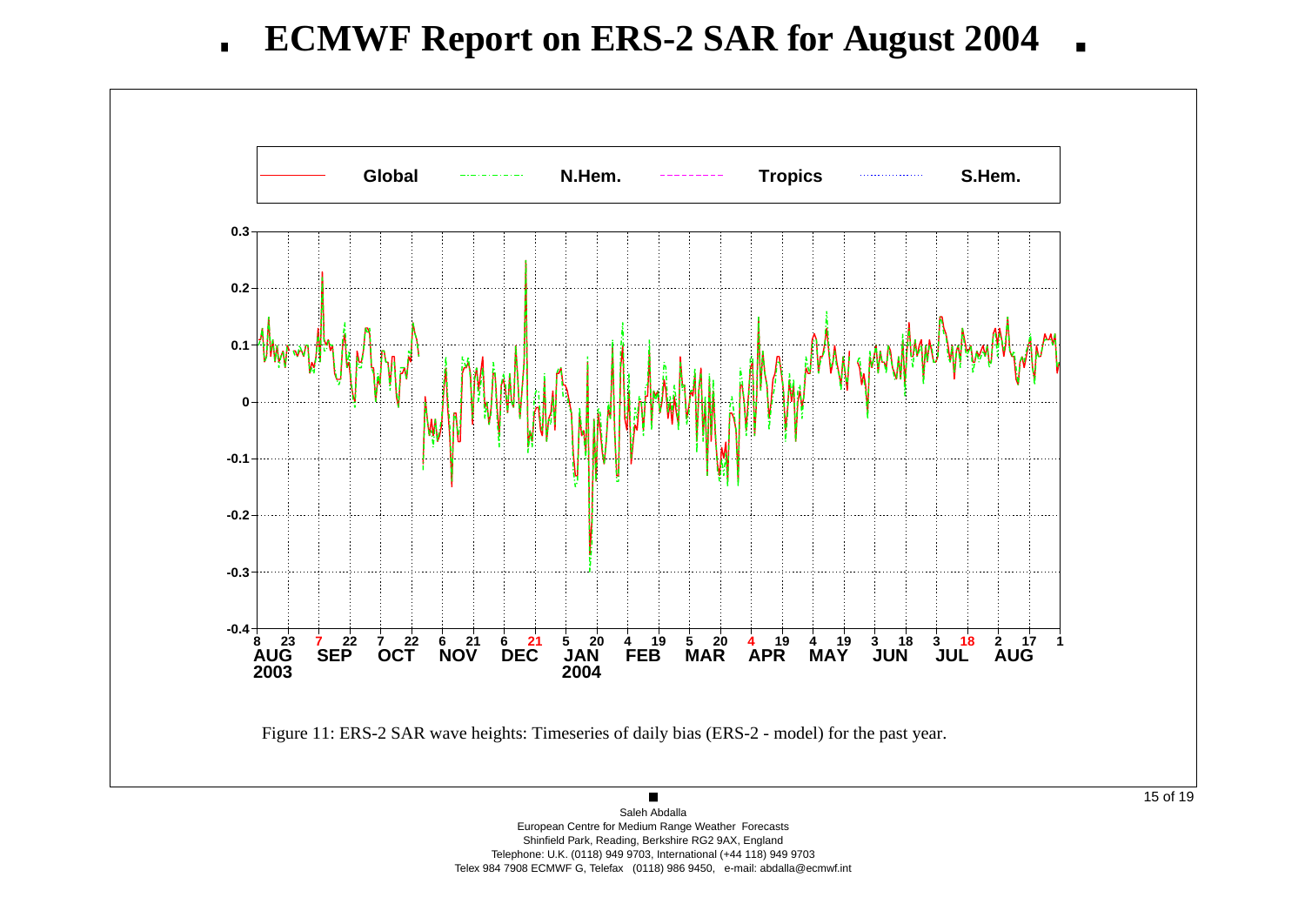**ECMWF Report on ERS-2 SAR for August 2004**  $\blacksquare$ 



Saleh Abdalla European Centre for Medium Range Weather Forecasts Shinfield Park, Reading, Berkshire RG2 9AX, England Telephone: U.K. (0118) 949 9703, International (+44 118) 949 9703 Telex 984 7908 ECMWF G, Telefax (0118) 986 9450, e-mail: abdalla@ecmwf.int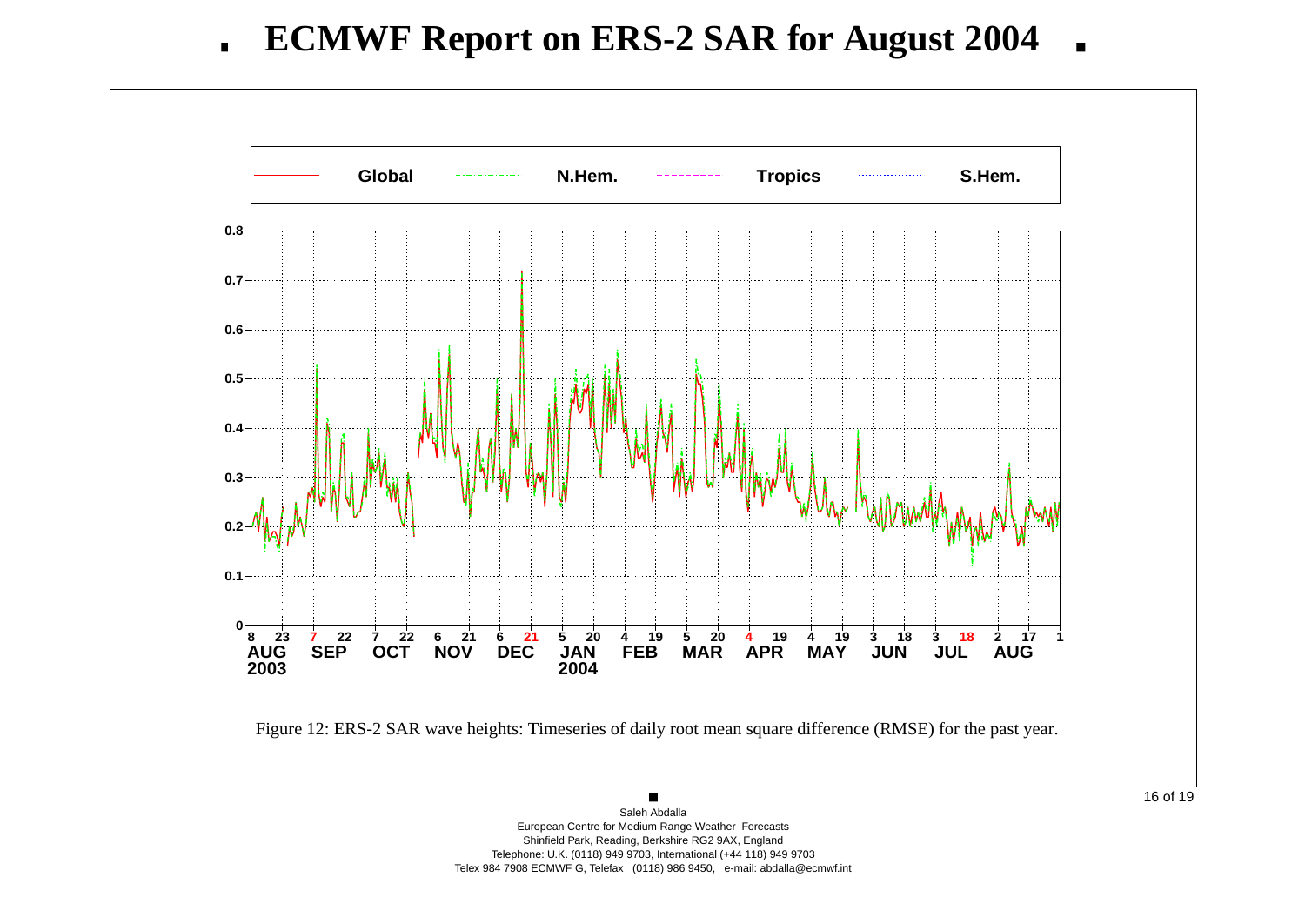**ECMWF Report on ERS-2 SAR for August 2004**  $\mathbf{r}$ 

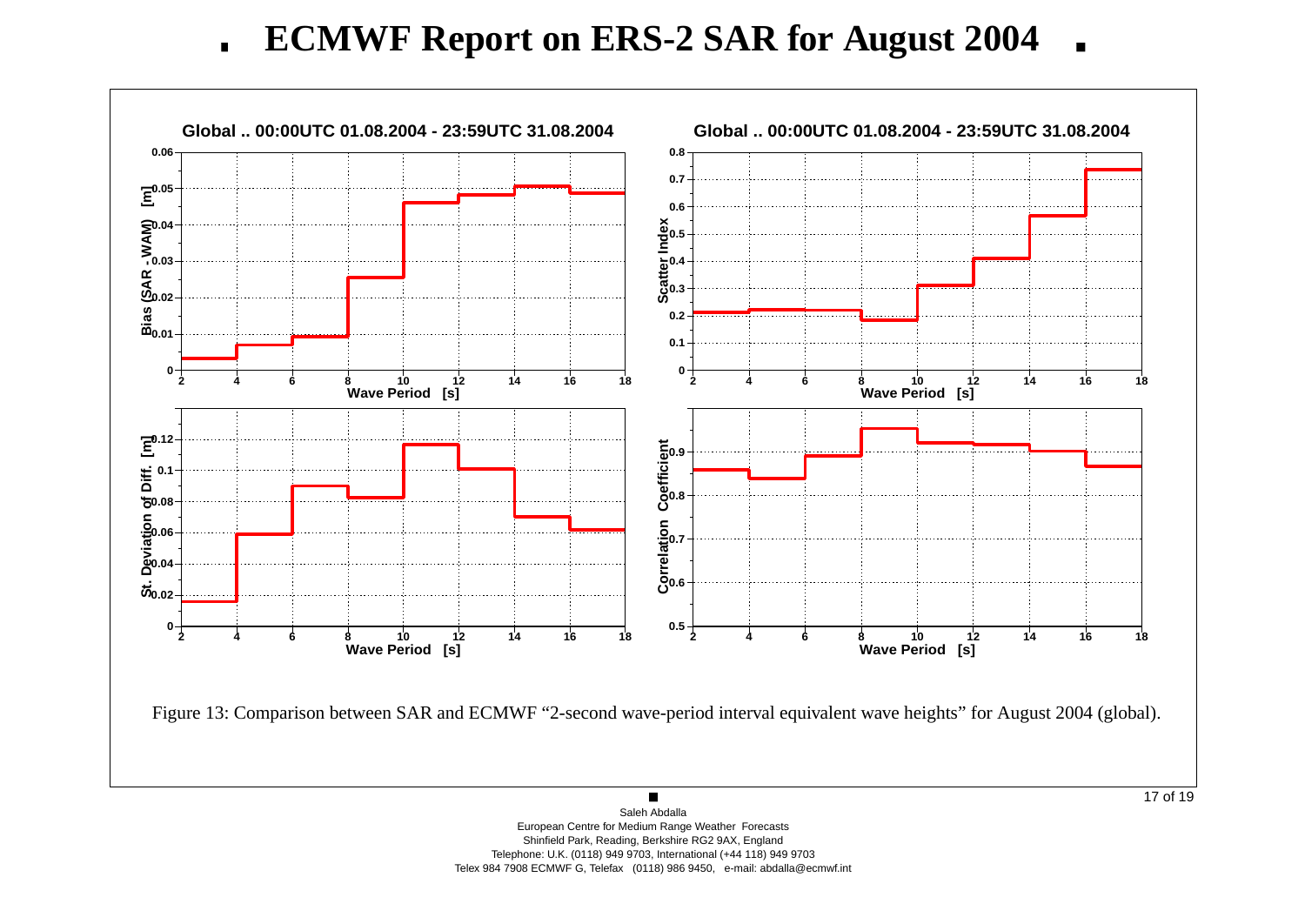**ECMWF Report on ERS-2 SAR for August 2004**  $\mathbf{r}$